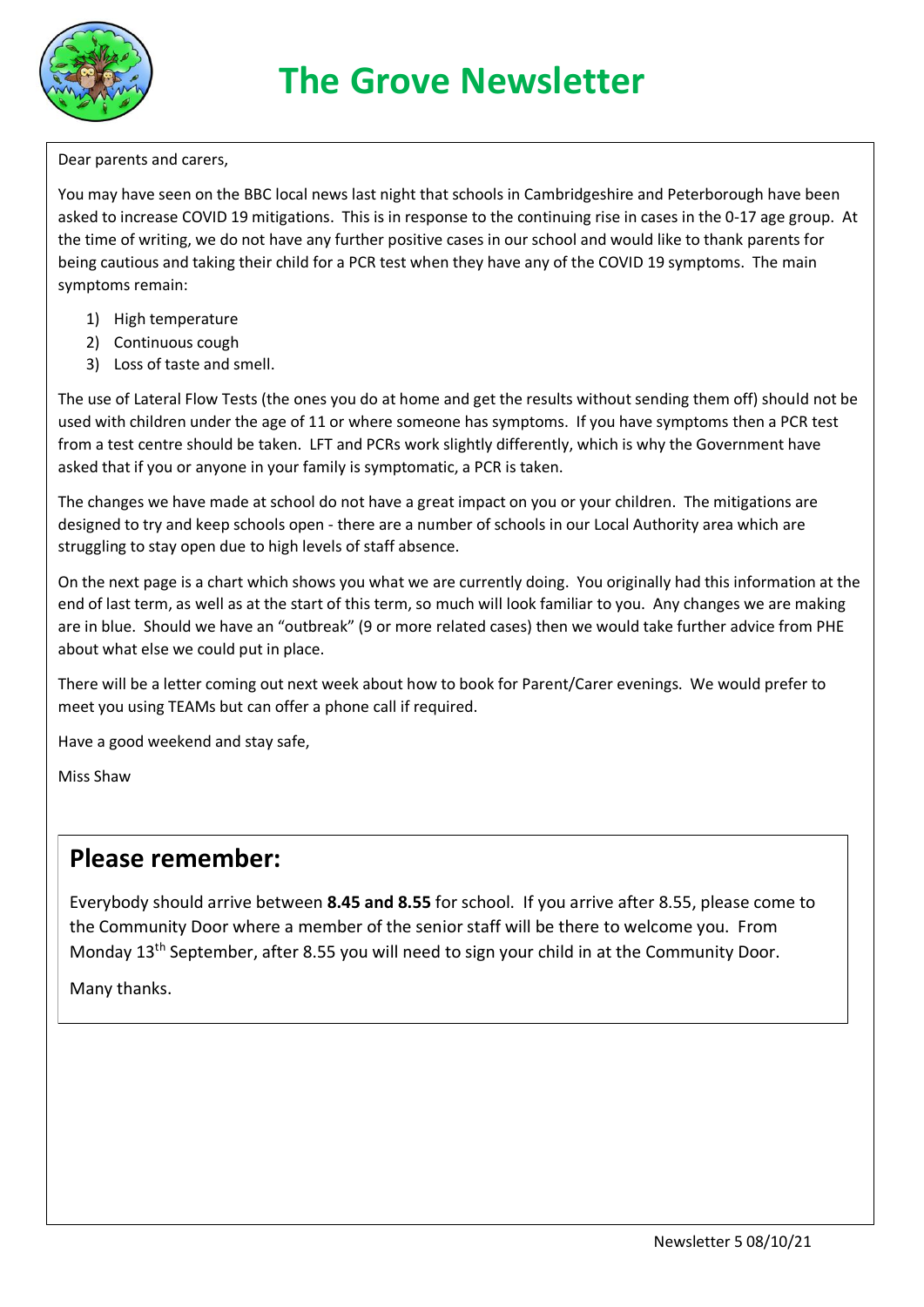

# **The Grove Newsletter**

| <b>Rationale</b>   | <b>Mitigation</b>                                                                             |
|--------------------|-----------------------------------------------------------------------------------------------|
| To prevent the     | Hand washing/sanitising                                                                       |
| potential of       | on entry to the building;<br>$\circ$                                                          |
| viral              | prior to using the bathroom;<br>$\circ$                                                       |
| transmission       | on entry into the classroom post breaktime and lunchtime.<br>$\circ$                          |
| within our         | Increased cleaning of surfaces<br>$\bullet$                                                   |
| school -           | within classrooms during the academic day (after each lesson)<br>$\circ$                      |
| <b>CLEANING.</b>   | tables in communal rooms, including the meeting room, staff room and<br>$\circ$               |
|                    | resource room after use;                                                                      |
|                    | contact point cleaning (to increase from 2 to 3 times a day);<br>$\circ$                      |
|                    | Reduced sharing of equipment                                                                  |
|                    |                                                                                               |
|                    | Children have their own packs for learning which includes pens, pencils etc.<br>$\circ$       |
| To prevent the     | Increased ventilation<br>$\bullet$                                                            |
| potential of       | all classrooms must have an hour's ventilation with internal doors and all<br>$\circ$         |
| viral              | windows open prior to the school day and at the end of the school day;                        |
| transmission       | internal doors must be left open during the school day to allow ventilation<br>$\circ$        |
| within our         | from the corridor windows;                                                                    |
| school -           | classroom windows must be opened during play and lunchtimes to further<br>$\circ$             |
| <b>VENTILATION</b> | ventilation the room, as a minimum amount of time. Hourly would be the                        |
|                    | preference.                                                                                   |
|                    | Communal staff rooms and corridors will have windows opened throughout<br>$\circ$             |
|                    | the day.                                                                                      |
| To prevent the     | Throughout school:<br>$\bullet$                                                               |
| potential of       | See information re: cleaning and ventilation.<br>$\circ$                                      |
| viral              | Assemblies remain on line.<br>$\circ$                                                         |
| transmission       | Decreased number of staff members in communal rooms to allow 2m social<br>$\Omega$            |
| within our         | distancing. Chairs will be marked as "not to be used".                                        |
| school-            | "Maximum number of people" signs to be returned to communal rooms.<br>$\circ$                 |
| <b>REDUCING</b>    | All staff meetings to return to online (from Friday 8 <sup>th</sup> October 2021).<br>$\circ$ |
| <b>SOCIAL</b>      | Parent/Carers evenings to be on line.<br>$\circ$                                              |
| <b>MIXING</b>      | Hall – the majority of the previous year group to have finished their lunch<br>$\circ$        |
| (ADULTS)           | before the next group comes in. Y4/5/6 to have their packed lunches in                        |
|                    | classrooms. Maintain distance between different groups in the hall.                           |
|                    | PPA should be taken at home where possible.<br>$\circ$                                        |
|                    | Staff should socially distance from each other wherever possible.<br>$\circ$                  |
| To prevent the     | All staff to continue with twice weekly LFT and reporting results by 7pm on a                 |
| potential of       | Wednesday and a Sunday.                                                                       |
| viral              | Anyone with symptoms should leave school and book a PCR test. They should self-<br>$\bullet$  |
| transmission       | isolate until the result of the PCR is known. If negative, return to school as soon as        |
| within our         | well enough.                                                                                  |
| school-            | Anyone who has been in contact with a person who is positive, should consider                 |
| <b>TESTING</b>     | taking a PCR test.                                                                            |
|                    | Leave of absence can be requested by a member of staff and parents are<br>$\circ$             |
|                    | given an option to have their child at home until the PCR test result is                      |
|                    | returned. Remote education will be provided for those children as will a                      |
|                    | free school meal, if required.                                                                |
|                    |                                                                                               |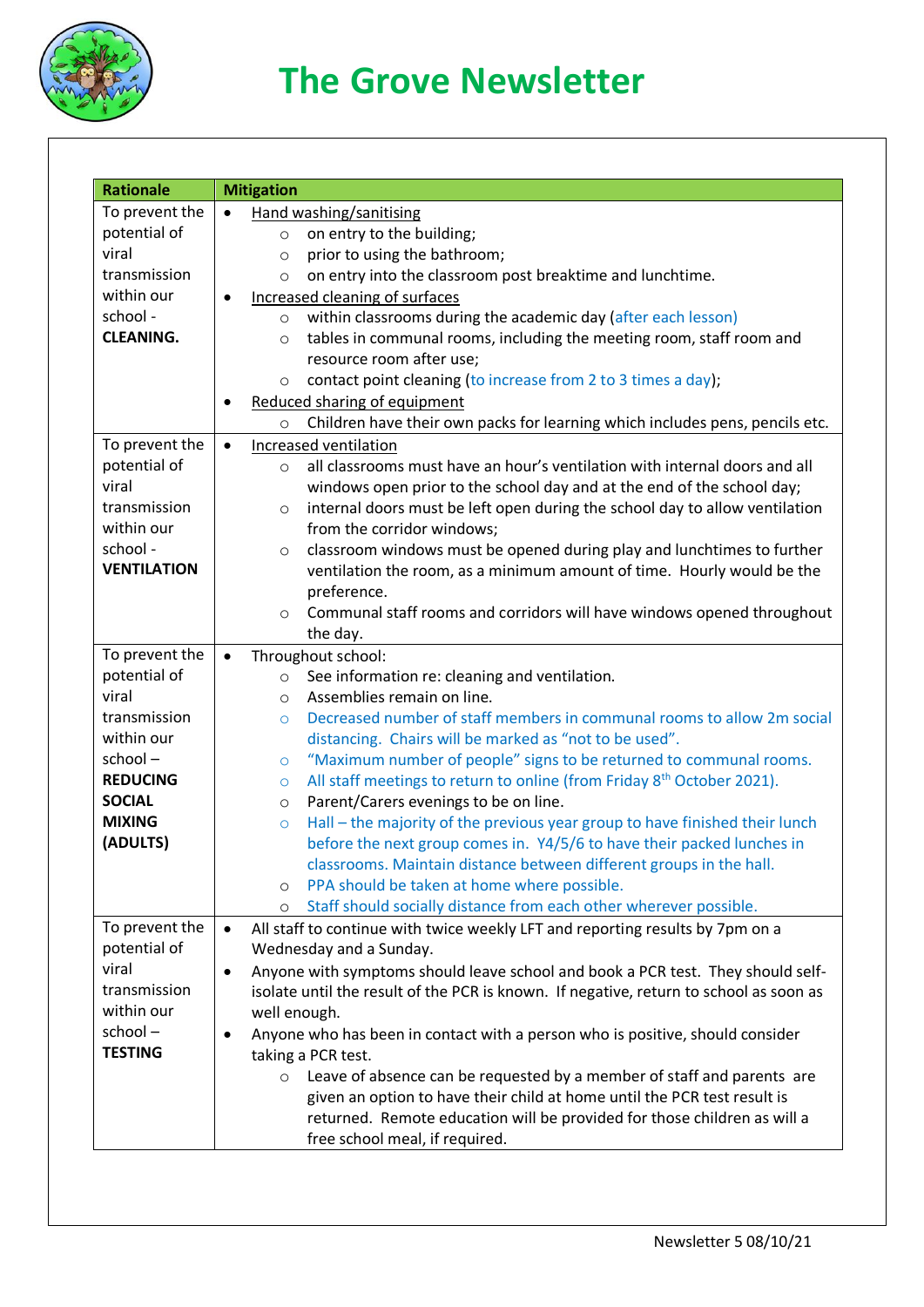

#### **Christmas Cards**

It may be only October, but your children have still been busy designing Christmas Cards! By now you should have had the proof of the card your child has designed, plus an order form.

For every item ordered, **a proportion of the cost goes directly towards school PTFA funds**, to benefit the children in the school.

Please **return your order forms to school by next Wednesday, 13th October**. Unfortunately late orders cannot be processed.



#### **Rucksacks**

You may have seen children with the new Infant and Junior rucksacks which we have added to our uniform range this year! They are proving very popular and are large enough to carry books, packed lunch, school jumper and a water bottle.

If your child would like one, they can be ordered now via Pay360 (SIMSPay). We have just placed a new order with our uniform supplier, so items ordered now will be available in 3-4 weeks.

Please note the water bottle is not included!





The Cambridge Music Centre has launched after a long break and are recruiting young musicians! The centre is aimed at Grade 2-6 players and offers smaller ensembles as well as experience within a full orchestra setting.

The Centre runs on Friday evenings 5-7pm at the Old Histon and Impington Infants School (CB24 9LL). Each term's music is chosen based on a theme: Autumn 2021 is 'Myths and Legends'.

To sign up and get involved, visit: [www.cambridgeshiremusic.org.uk](http://www.cambridgeshiremusic.org.uk/)

If you have any further questions about the centre, please get in touch with the Centre Manager, Emily - [Emily.myles@cambridgeshire.gov.uk](mailto:Emily.myles@cambridgeshire.gov.uk)